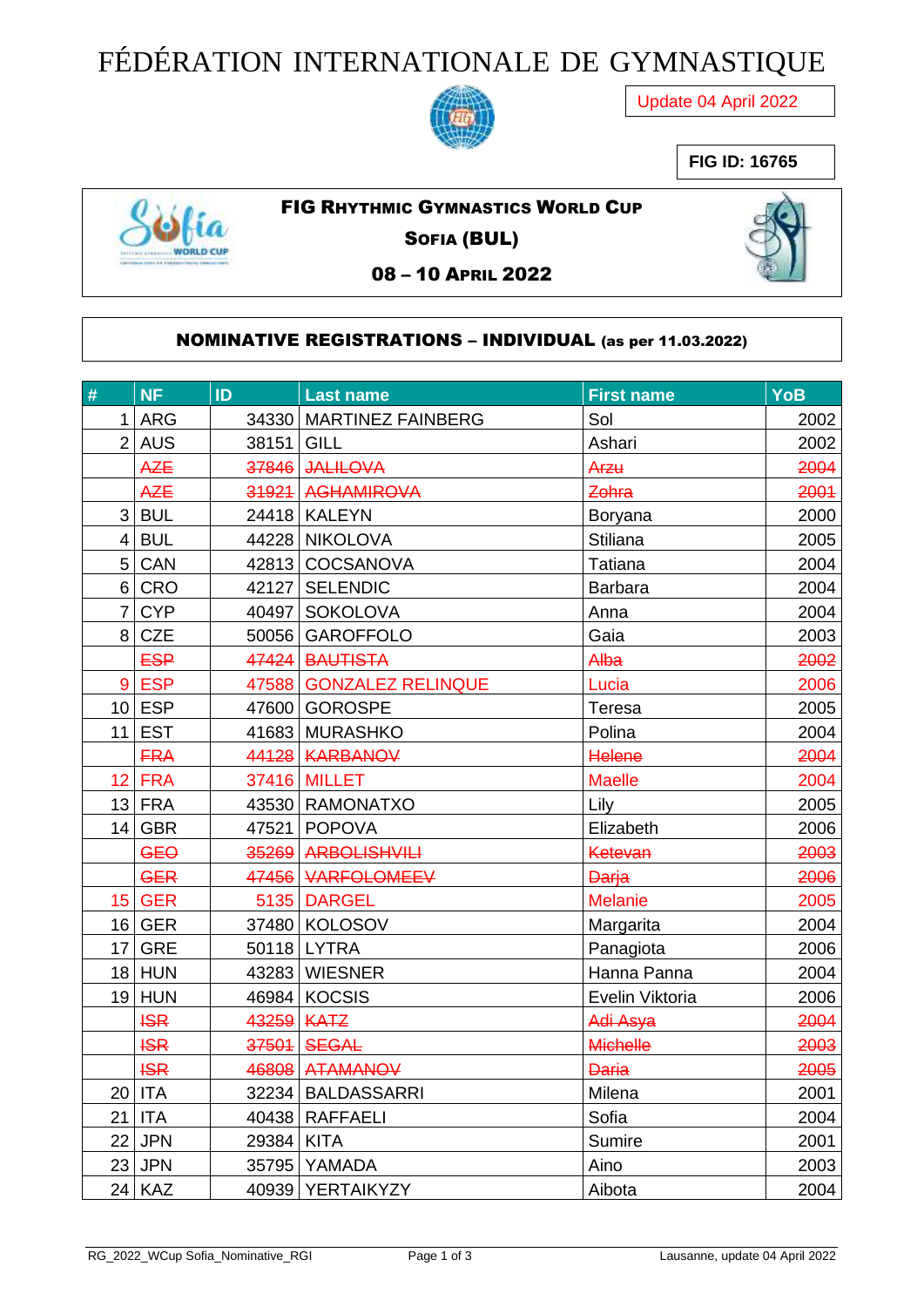| つに<br>$\mathbf{z}$<br>$\mathbf{r}$<br><b>VAL</b><br>∠◡ | <b>IYEVA</b><br>46214<br>ANI<br> | $-$<br><b>Elzhana</b> | 2005 |
|--------------------------------------------------------|----------------------------------|-----------------------|------|